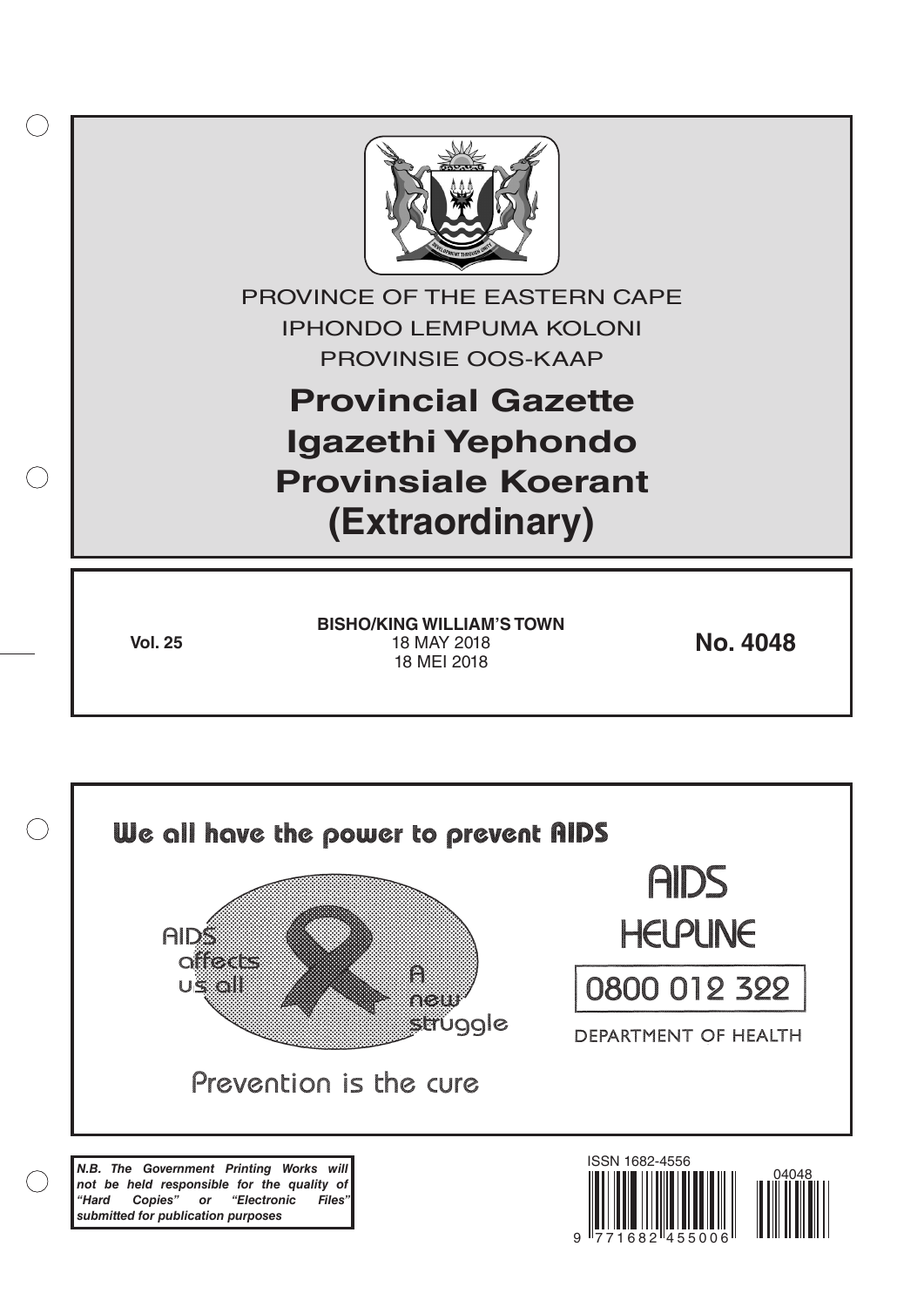# **IMPORTANT NOTICE:**

**The GovernmenT PrinTinG Works Will noT be held resPonsible for any errors ThaT miGhT occur due To The submission of incomPleTe / incorrecT / illeGible coPy.**

**no fuTure queries Will be handled in connecTion WiTh The above.**

### **CONTENTS**

|    |                                                                                                       | Gazette | Page |
|----|-------------------------------------------------------------------------------------------------------|---------|------|
|    |                                                                                                       | No.     | No.  |
|    | <b>PROVINCIAL NOTICES • PROVINSIALE KENNISGEWINGS</b>                                                 |         |      |
| 83 | Local Government: Municipal Structures Act (117/1998), as amended: By-Elections for: Emalahleni Local | 4048    |      |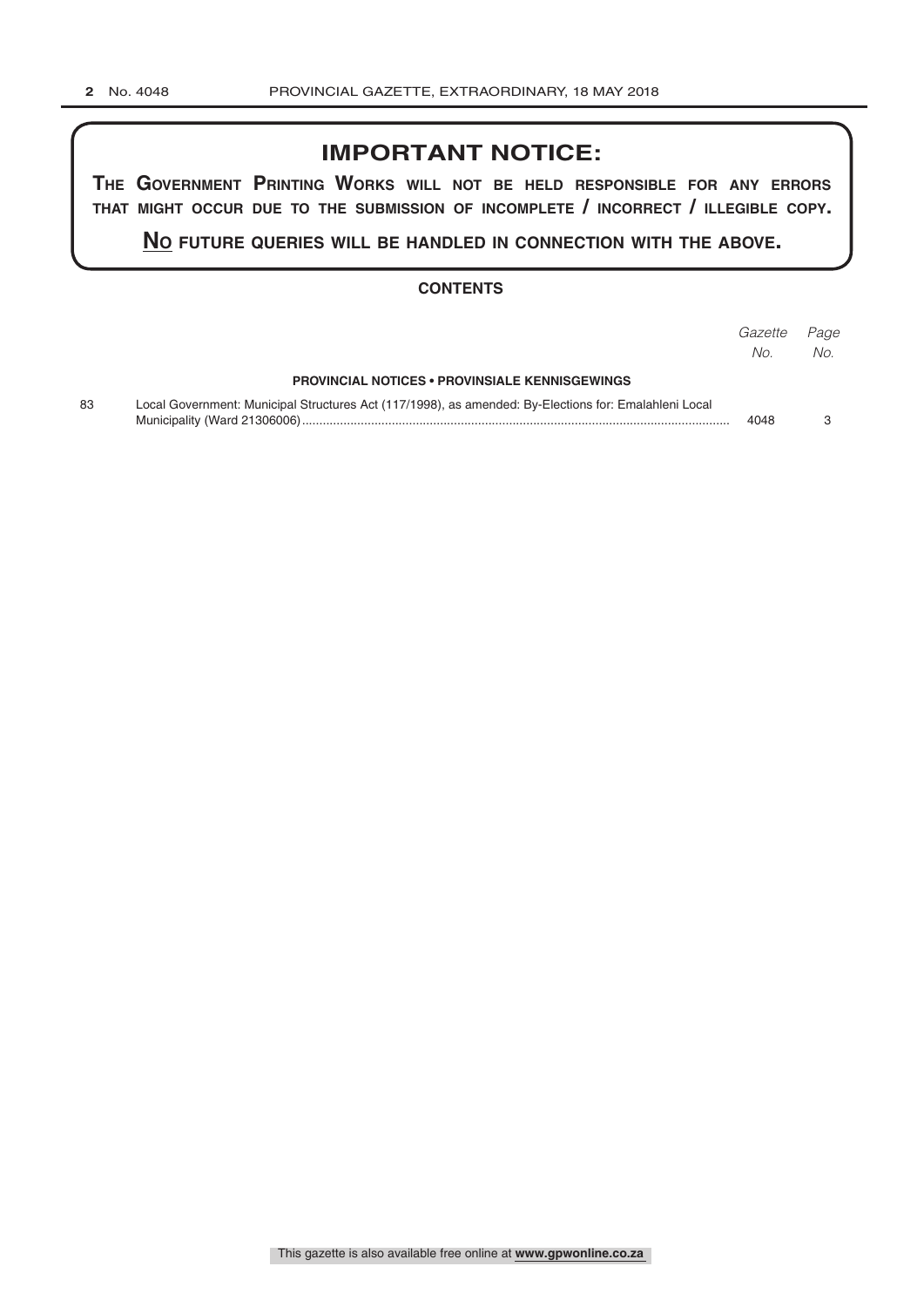## Provincial Notices • Provinsiale Kennisgewings

#### CONTENTS - INHOUD **PROVINCIAL NOTICE 83 OF 2018**

## CORRECTION NOTICE

## Province of the Eastern Cape

Department of Local Government and Traditional Affairs Provincial Notice issued in terms of Section 25 of the Local Government: Municipal Structures Act, 1998, As Amended (Act No. 117 of 1998)

## BY- ELECTIONS FOR: EMALAHLENI LOCAL MUNICIPALITY (WARD 21306006)

I, Fikile Devilliers Xasa, Member of the Executive Council of the Province of Eastern Cape responsible for Local Government, acting in terms of section 25(4) of the Local Government: Municipal Structures Act, 1998 (Act No.117 of 1998), after consultation with the Electoral Commission, hereby call for correction notice 79 of 2018 under gazette no 4043 which was published on the 15<sup>th</sup> May 2018 for Emalahleni Local Municipality (Ward 21306006) set 20 June 2018 as the date of such by-elections.

17/05/2018

F. D Xasa Member of the Executive Council responsible for Local Government (Province of the Eastern Cape)